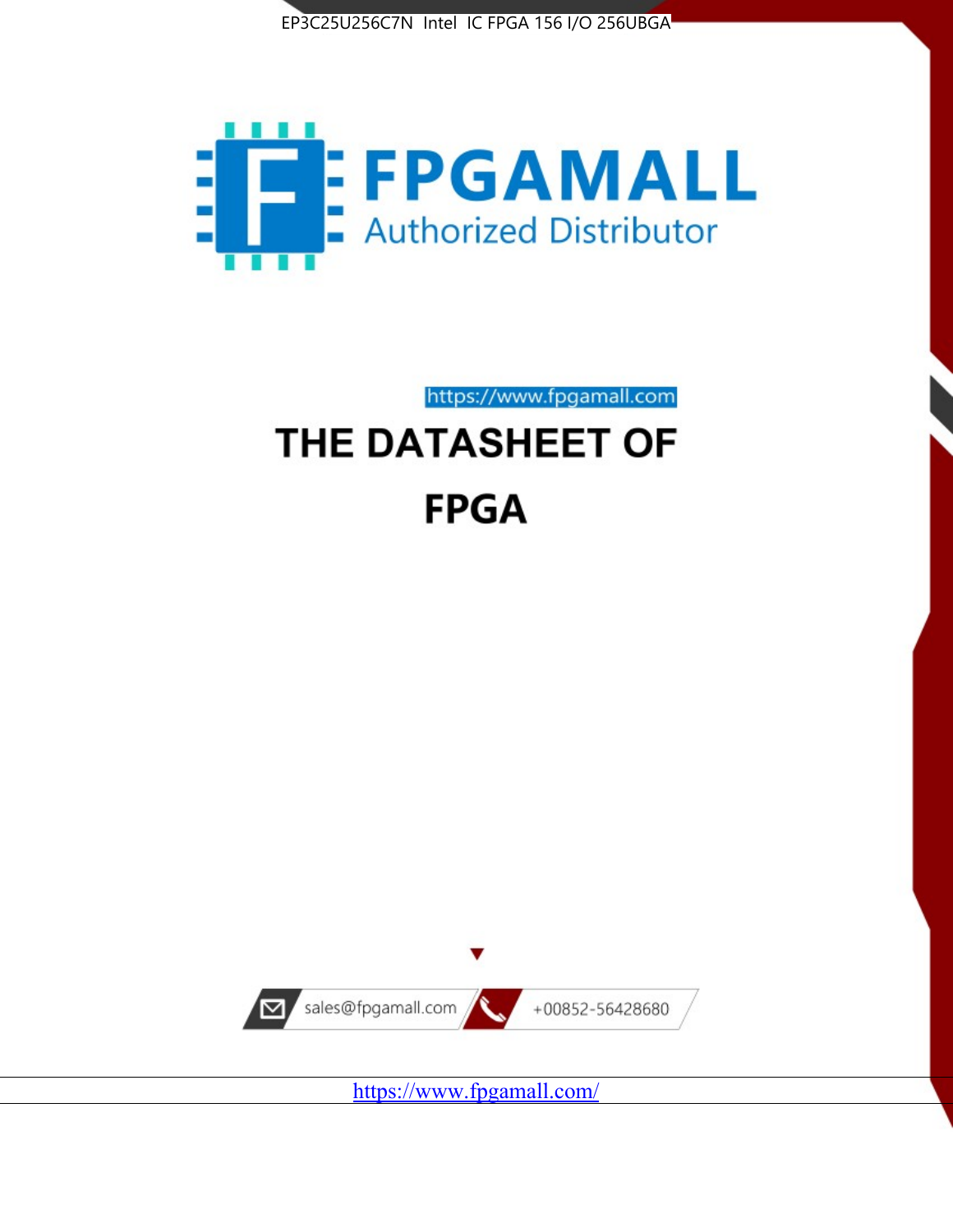EP3C25U256C7N Intel IC FPGA 156 I/O 256UBGA



# **1. Cyclone III Device Family Overview**

#### **CIII51001-2.4**

Cyclone® III device family offers a unique combination of high functionality, low power and low cost. Based on Taiwan Semiconductor Manufacturing Company (TSMC) low-power (LP) process technology, silicon optimizations and software features to minimize power consumption, Cyclone III device family provides the ideal solution for your high-volume, low-power, and cost-sensitive applications. To address the unique design needs, Cyclone III device family offers the following two variants:

- Cyclone III—lowest power, high functionality with the lowest cost
- Cyclone III LS—lowest power FPGAs with security

With densities ranging from about 5,000 to 200,000 logic elements (LEs) and 0.5 Megabits (Mb) to 8 Mb of memory for less than  $\frac{1}{4}$  watt of static power consumption, Cyclone III device family makes it easier for you to meet your power budget. Cyclone III LS devices are the first to implement a suite of security features at the silicon, software, and intellectual property (IP) level on a low-power and high-functionality FPGA platform. This suite of security features protects the IP from tampering, reverse engineering and cloning. In addition, Cyclone III LS devices support design separation which enables you to introduce redundancy in a single chip to reduce size, weight, and power of your application.

This chapter contains the following sections:

- "Cyclone III Device Family Features" on page 1–1
- "Cyclone III Device Family Architecture" on page 1–6
- "Reference and Ordering Information" on page 1–12

## **Cyclone III Device Family Features**

Cyclone III device family offers the following features:

#### **Lowest Power FPGAs**

- Lowest power consumption with TSMC low-power process technology and Altera® power-aware design flow
- Low-power operation offers the following benefits:
	- Extended battery life for portable and handheld applications
	- Reduced or eliminated cooling system costs
	- Operation in thermally-challenged environments
- Hot-socketing operation support

@ 2012 Altera Corporation. All rights reserved. ALTERA, ARRIA, CYCLONE, HARDCOPY, MAX, MEGACORE, NIOS, QUARTUS and STRATIX words and logos are trademarks of Altera Corporation and registered in the U.S. Patent and Trademar



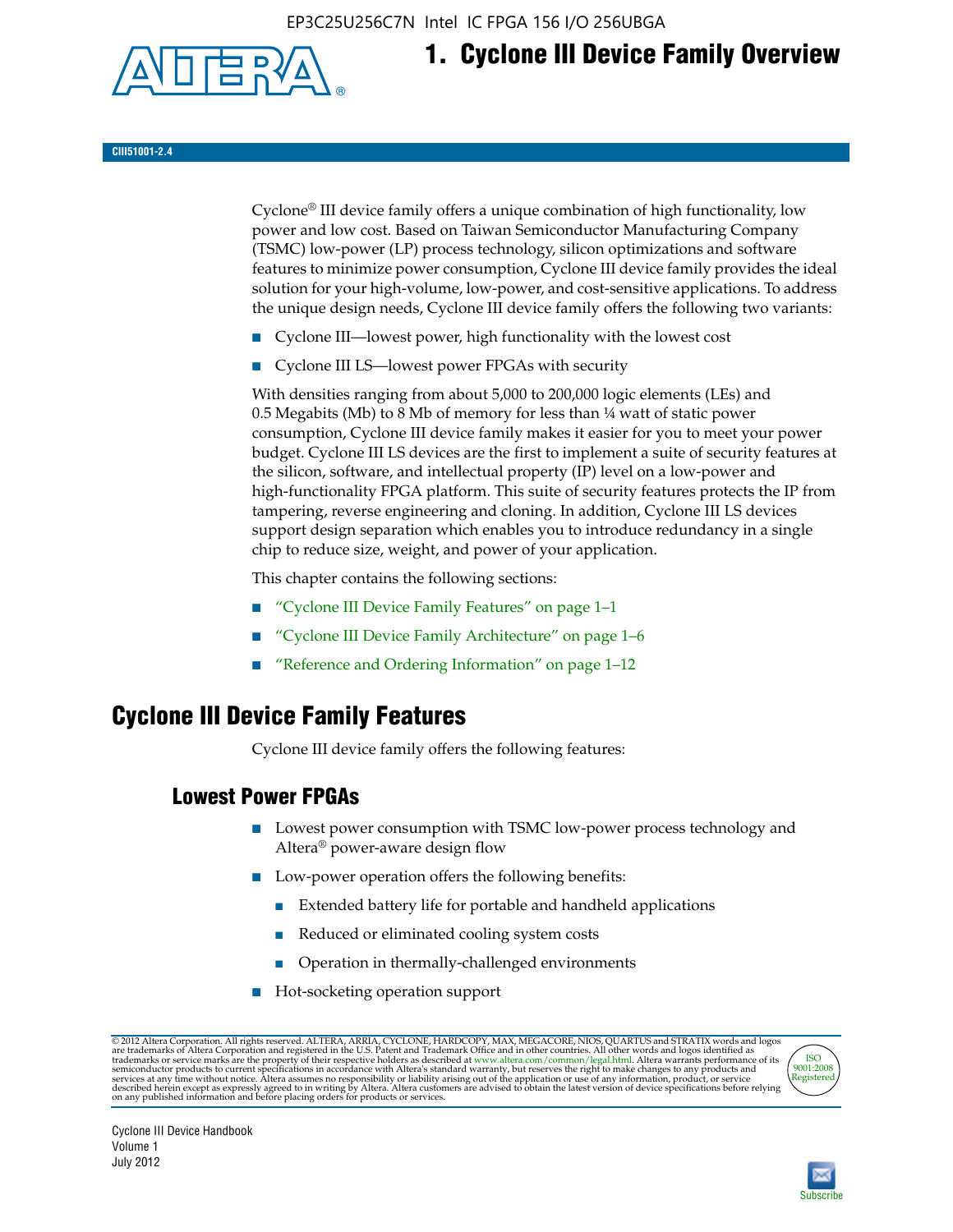#### **Design Security Feature**

Cyclone III LS devices offer the following design security features:

- Configuration security using advanced encryption standard (AES) with 256-bit volatile key
- **■** Routing architecture optimized for design separation flow with the Quartus<sup>®</sup> II software
	- Design separation flow achieves both physical and functional isolation between design partitions
- Ability to disable external JTAG port
- Error Detection (ED) Cycle Indicator to core
	- Provides a pass or fail indicator at every ED cycle
	- Provides visibility over intentional or unintentional change of configuration random access memory (CRAM) bits
- Ability to perform zeroization to clear contents of the FPGA logic, CRAM, embedded memory, and AES key
- Internal oscillator enables system monitor and health check capabilities

#### **Increased System Integration**

- High memory-to-logic and multiplier-to-logic ratio
- High I/O count, low-and mid-range density devices for user I/O constrained applications
	- Adjustable I/O slew rates to improve signal integrity
	- Supports I/O standards such as LVTTL, LVCMOS, SSTL, HSTL, PCI, PCI-X, LVPECL, bus LVDS (BLVDS), LVDS, mini-LVDS, RSDS, and PPDS
	- Supports the multi-value on-chip termination (OCT) calibration feature to eliminate variations over process, voltage, and temperature (PVT)
- Four phase-locked loops (PLLs) per device provide robust clock management and synthesis for device clock management, external system clock management, and I/O interfaces
	- Five outputs per PLL
	- Cascadable to save I/Os, ease PCB routing, and reduce jitter
	- Dynamically reconfigurable to change phase shift, frequency multiplication or division, or both, and input frequency in the system without reconfiguring the device
- Remote system upgrade without the aid of an external controller
- Dedicated cyclical redundancy code checker circuitry to detect single-event upset (SEU) issues
- Nios<sup>®</sup> II embedded processor for Cyclone III device family, offering low cost and custom-fit embedded processing solutions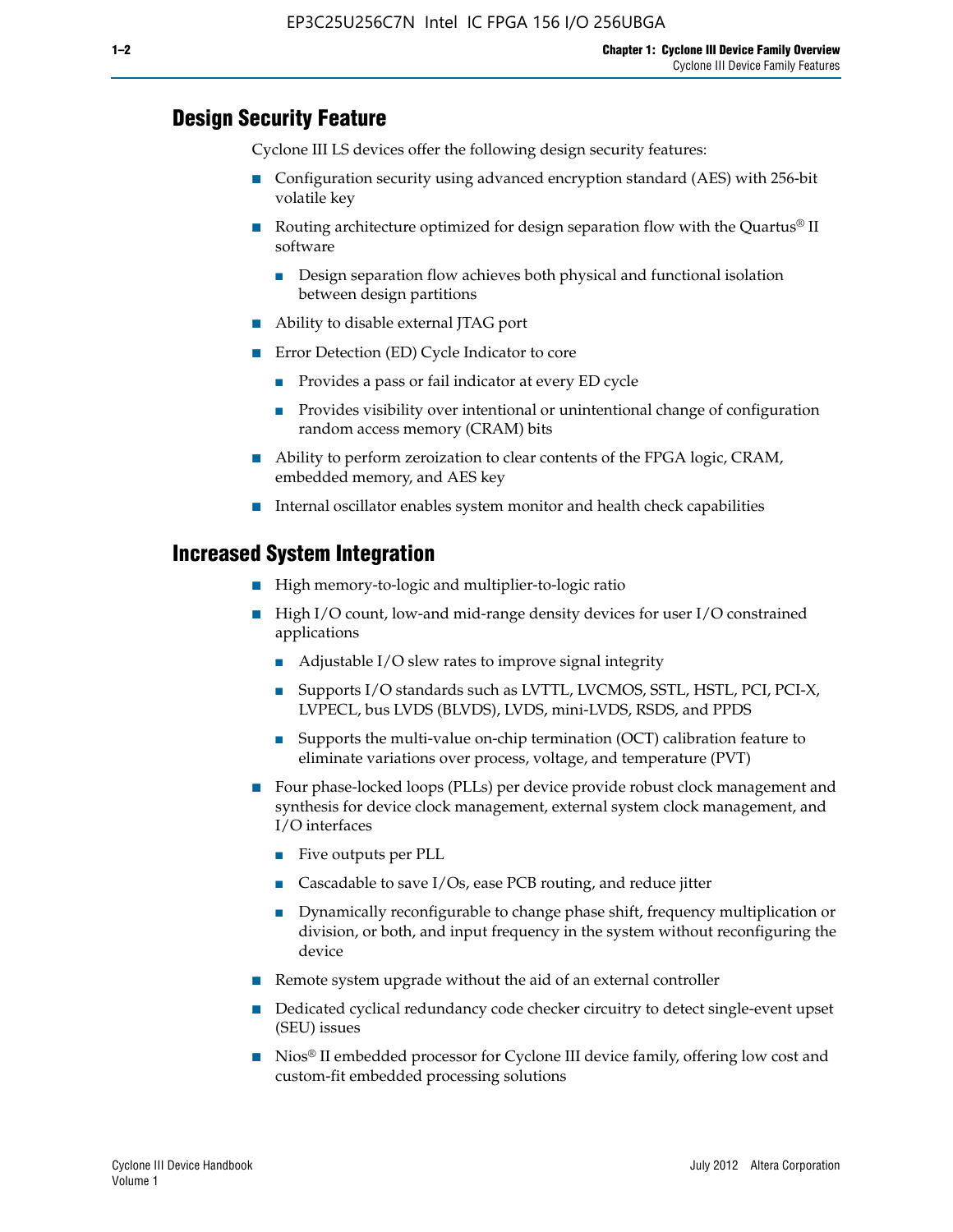- Wide collection of pre-built and verified IP cores from Altera and Altera Megafunction Partners Program (AMPP) partners
- Supports high-speed external memory interfaces such as DDR, DDR2, SDR SDRAM, and QDRII SRAM
	- Auto-calibrating PHY feature eases the timing closure process and eliminates variations with PVT for DDR, DDR2, and QDRII SRAM interfaces

Cyclone III device family supports vertical migration that allows you to migrate your device to other devices with the same dedicated pins, configuration pins, and power pins for a given package-across device densities. This allows you to optimize device density and cost as your design evolves.

Table 1–1 lists Cyclone III device family features.

**Table 1–1. Cyclone III Device Family Features**

| <b>Family</b> | <b>Device</b> | <b>Logic</b><br><b>Elements</b> | Number of<br>M9K<br><b>Blocks</b> | <b>Total RAM</b><br><b>Bits</b> | 18 x 18<br><b>Multipliers</b> | <b>PLLs</b>    | Global<br><b>Clock</b><br><b>Networks</b> | <b>Maximum</b><br>User I/Os |
|---------------|---------------|---------------------------------|-----------------------------------|---------------------------------|-------------------------------|----------------|-------------------------------------------|-----------------------------|
|               | <b>EP3C5</b>  | 5,136                           | 46                                | 423,936                         | 23                            | $\overline{2}$ | 10                                        | 182                         |
|               | EP3C10        | 10,320                          | 46                                | 423,936                         | 23                            | $\overline{2}$ | 10                                        | 182                         |
|               | EP3C16        | 15,408                          | 56                                | 516,096                         | 56                            | 4              | 20                                        | 346                         |
| Cyclone III   | EP3C25        | 24,624                          | 66                                | 608,256                         | 66                            | 4              | 20                                        | 215                         |
|               | EP3C40        | 39,600                          | 126                               | 1,161,216                       | 126                           | 4              | 20                                        | 535                         |
|               | EP3C55        | 55,856                          | 260                               | 2,396,160                       | 156                           | 4              | 20                                        | 377                         |
|               | EP3C80        | 81,264                          | 305                               | 2,810,880                       | 244                           | 4              | 20                                        | 429                         |
|               | EP3C120       | 119,088                         | 432                               | 3,981,312                       | 288                           | 4              | 20                                        | 531                         |
|               | EP3CLS70      | 70,208                          | 333                               | 3,068,928                       | 200                           | 4              | 20                                        | 429                         |
| Cyclone III   | EP3CLS100     | 100,448                         | 483                               | 4,451,328                       | 276                           | 4              | 20                                        | 429                         |
| LS            | EP3CLS150     | 150,848                         | 666                               | 6,137,856                       | 320                           | 4              | 20                                        | 429                         |
|               | EP3CLS200     | 198,464                         | 891                               | 8,211,456                       | 396                           | 4              | 20                                        | 429                         |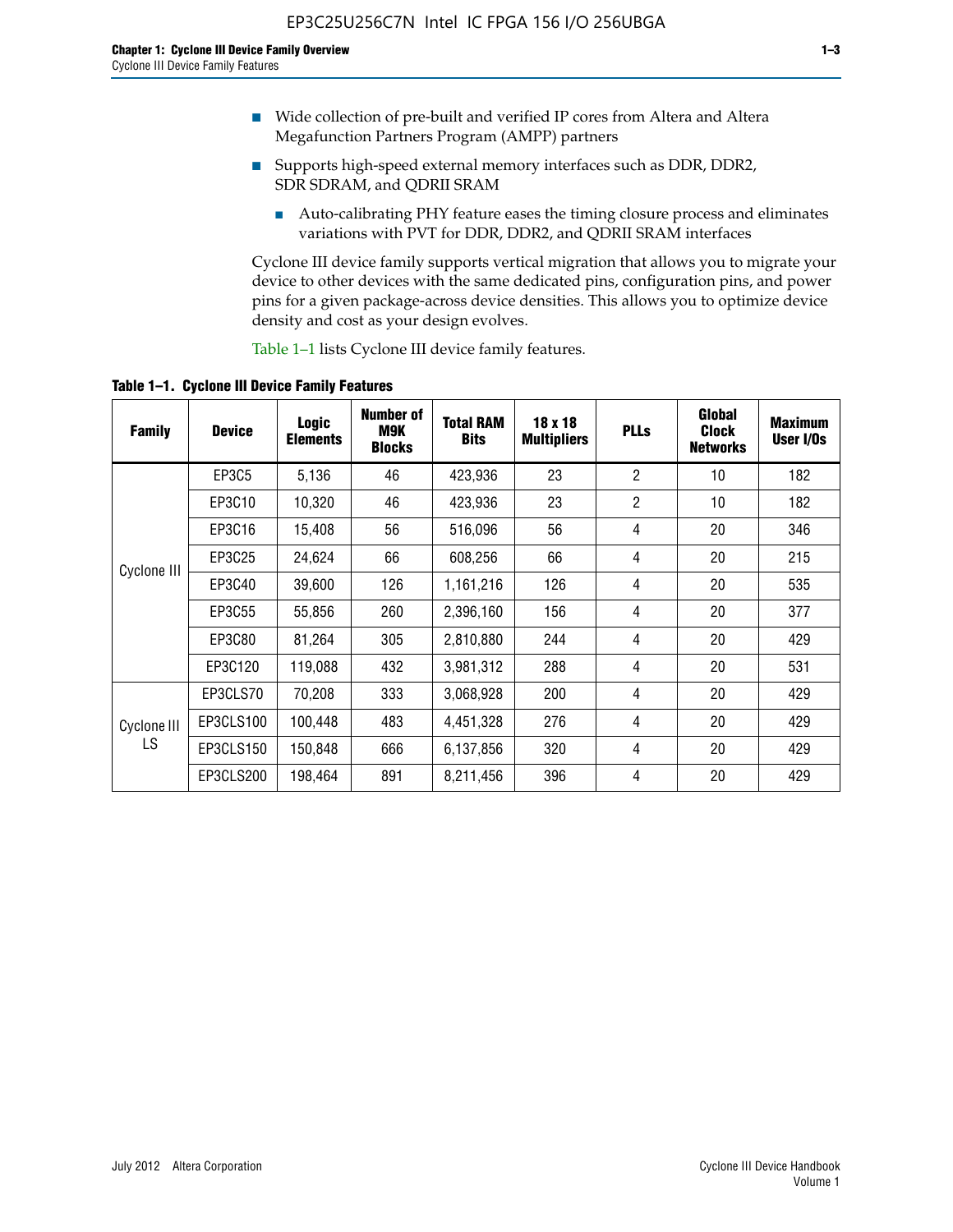Table 1–2 lists Cyclone III device family package options, I/O pins, and differential channel counts.

| <b>Family</b>      | <b>Package</b> | E144 $(7)$ | M164     | P240     | F <sub>256</sub>  | <b>U256</b> | F324       | F484      | U484        | F780         |
|--------------------|----------------|------------|----------|----------|-------------------|-------------|------------|-----------|-------------|--------------|
|                    | EP3C5          | 94, 22     | 4106, 28 |          | 182,68            | 182, 68     |            |           |             |              |
|                    | EP3C10         | 94, 22     | 106, 28  |          | 182, 68           | 182,68      |            |           |             |              |
|                    | EP3C16         | 84, 19     | 92, 23   | 160, 47  | 168, 55           | 168, 55     |            | 346, 140  | 4346, 140   |              |
| Cyclone III        | EP3C25         | 82, 18     |          | 148, 43  | $156, 54$ 156, 54 |             | 4215, 83   |           |             |              |
| (8)                | EP3C40         |            |          | ,128, 26 |                   |             | $-195, 61$ | 331, 127  | 331, 127    | 1535, 227(6) |
|                    | EP3C55         |            |          |          |                   |             |            | 327, 135  | 327, 135    | 377, 163     |
|                    | EP3C80         |            |          |          |                   |             |            | 295, 113  | 295, 113    | 429, 181     |
|                    | EP3C120        |            |          |          |                   |             |            | 283, 106  |             | 531, 233     |
|                    | EP3CLS70       |            |          |          |                   |             |            | 1294, 113 | 294, 113    | 429, 181     |
| Cyclone III<br>LS. | EP3CLS100      |            |          |          |                   |             |            | 294, 113  | $-294, 113$ | 429, 181     |
|                    | EP3CLS150      |            |          |          |                   |             |            | 226, 87   |             | 429, 181     |
|                    | EP3CLS200      |            |          |          |                   |             |            | 226, 87   |             | 429, 181     |

|  | Table 1–2. Cyclone III Device Family Package Options, I/O pin and Differential Channel Counts (1), (2), (3), (4), (5) |  |  |  |  |  |  |  |  |
|--|-----------------------------------------------------------------------------------------------------------------------|--|--|--|--|--|--|--|--|
|--|-----------------------------------------------------------------------------------------------------------------------|--|--|--|--|--|--|--|--|

#### **Notes to Table 1–2:**

(1) For each device package, the first number indicates the number of the I/O pin; the second number indicates the differential channel count.

(2) For more information about device packaging specifications, refer to the Cyclone III [Package and Thermal Resistance](http://www.altera.com/support/devices/packaging/specifications/pkg-pin/dev-package-listing.jsp?device=Cyclone_III) webpage.

(3) The I/O pin numbers are the maximum I/O counts (including clock input pins) supported by the device package combination and can be affected by the configuration scheme selected for the device.

(4) All packages are available in lead-free and leaded options.

- (5) Vertical migration is not supported between Cyclone III and Cyclone III LS devices.
- (6) The EP3C40 device in the F780 package supports restricted vertical migration. Maximum user I/Os are restricted to 510 I/Os if you enable migration to the EP3C120 and are using voltage referenced I/O standards. If you are not using voltage referenced I/O standards, you can increase the maximum number of I/Os.
- (7) The E144 package has an exposed pad at the bottom of the package. This exposed pad is a ground pad that must be connected to the ground plane on your PCB. Use this exposed pad for electrical connectivity and not for thermal purposes.
- (8) All Cyclone III device UBGA packages are supported by the Quartus II software version 7.1 SP1 and later, with the exception of the UBGA packages of EP3C16, which are supported by the Quartus II software version 7.2.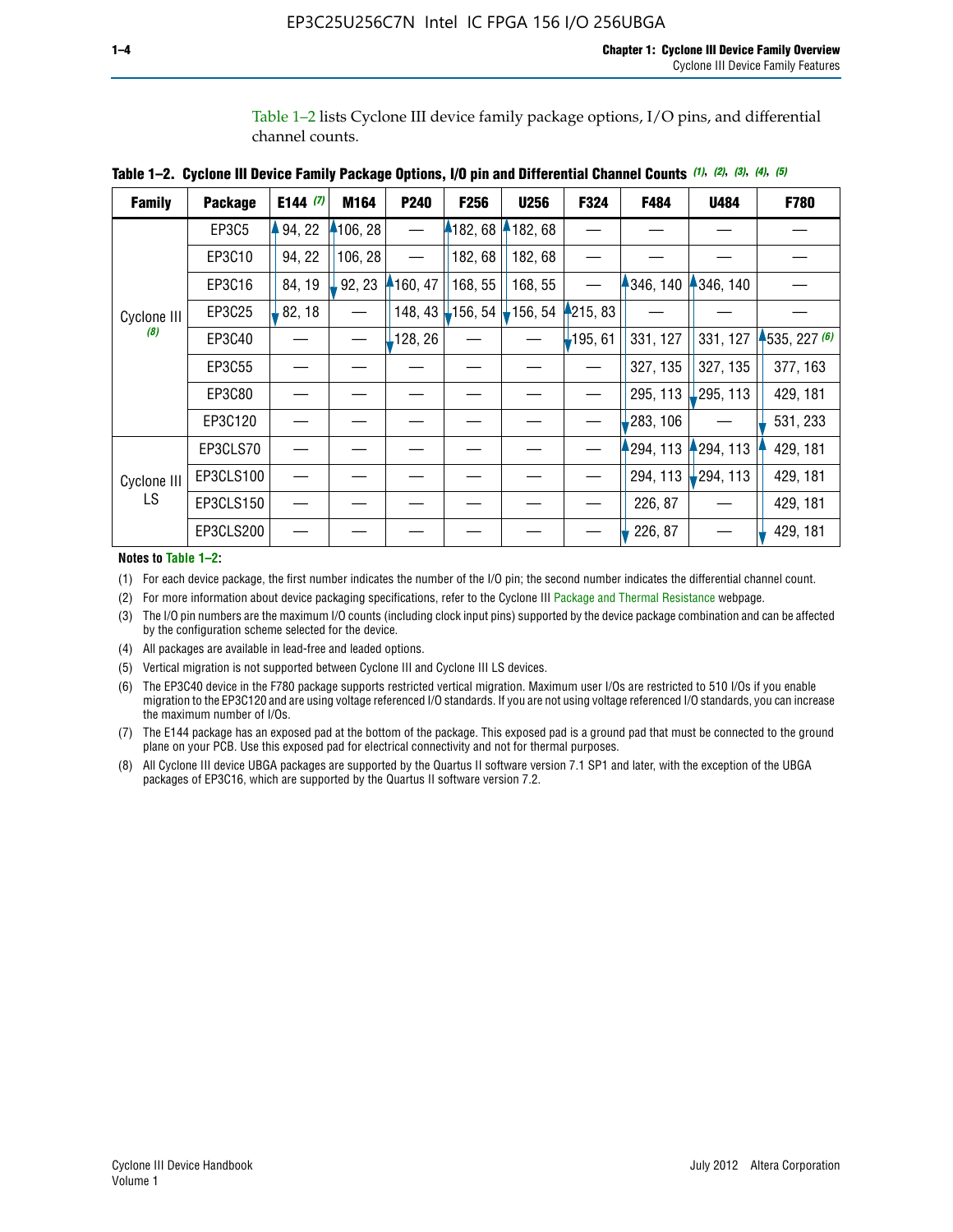Table 1–3 lists Cyclone III device family package sizes.

| <b>Family</b>  | <b>Package</b>   | Pitch (mm) | Nominal Area (mm <sup>2</sup> ) | Length x Width (mm $\times$ mm) | Height (mm) |
|----------------|------------------|------------|---------------------------------|---------------------------------|-------------|
|                | E144             | 0.5        | 484                             | $22 \times 22$                  | 1.60        |
|                | M164             | 0.5        | 64                              | $8 \times 8$                    | 1.40        |
|                | P <sub>240</sub> | 0.5        | 1197                            | $34.6 \times 34.6$              | 4.10        |
|                | F <sub>256</sub> | 1.0        | 289                             | $17 \times 17$                  | 1.55        |
| Cyclone III    | U256             | 0.8        | 196                             | $14 \times 14$                  | 2.20        |
|                | F324             | 1.0        | 361                             | $19 \times 19$                  | 2.20        |
|                | F484             | 1.0        | 529                             | $23 \times 23$                  | 2.60        |
|                | U484             | 0.8        | 361                             | $19 \times 19$                  | 2.20        |
|                | F780             | 1.0        | 841                             | $29 \times 29$                  | 2.60        |
|                | F484             | 1.0        | 529                             | $23 \times 23$                  | 2.60        |
| Cyclone III LS | U484             | 0.8        | 361                             | $19 \times 19$                  | 2.20        |
|                | F780             | 1.0        | 841                             | $29 \times 29$                  | 2.60        |

**Table 1–3. Cyclone III Device Family Package Sizes**

Table 1–4 lists Cyclone III device family speed grades.

**Table 1–4. Cyclone III Device Family Speed Grades (Part 1 of 2)**

| <b>Family</b> | <b>Device</b> | E144              | M164          | <b>P240</b> | <b>F256</b>           | <b>U256</b>           | F324                  | F484                  | U484                  | <b>F780</b>       |
|---------------|---------------|-------------------|---------------|-------------|-----------------------|-----------------------|-----------------------|-----------------------|-----------------------|-------------------|
|               | EP3C5         | C7, C8,<br>17, A7 | C7, C8,<br>17 |             | C6, C7,<br>C8, I7, A7 | C6, C7,<br>C8, I7, A7 |                       |                       |                       |                   |
|               | EP3C10        | C7, C8,<br>17, A7 | C7, C8,<br>17 |             | C6, C7,<br>C8, I7, A7 | C6, C7,<br>C8, I7, A7 |                       |                       |                       |                   |
|               | EP3C16        | C7, C8,<br>17, A7 | C7, C8,<br>17 | C8          | C6, C7,<br>C8, I7, A7 | C6, C7,<br>C8, I7, A7 |                       | C6, C7,<br>C8, I7, A7 | C6, C7,<br>C8, I7, A7 |                   |
| Cyclone III   | EP3C25        | C7, C8,<br>17, A7 |               | C8          | C6, C7,<br>C8, I7, A7 | C6, C7,<br>C8, I7, A7 | C6, C7,<br>C8, I7, A7 |                       |                       |                   |
|               | EP3C40        |                   |               | C8          |                       |                       | C6, C7,<br>C8, I7, A7 | C6, C7,<br>C8, I7, A7 | C6, C7,<br>C8, I7, A7 | C6, C7,<br>C8, 17 |
|               | EP3C55        |                   |               |             |                       |                       |                       | C6, C7,<br>C8, I7     | C6, C7,<br>C8, 17     | C6, C7,<br>C8, 17 |
|               | EP3C80        |                   |               |             |                       |                       |                       | C6, C7,<br>C8, 17     | C6, C7,<br>C8, 17     | C6, C7,<br>C8, 17 |
|               | EP3C120       |                   |               |             |                       |                       |                       | C7, C8, I7            |                       | C7, C8,<br>17     |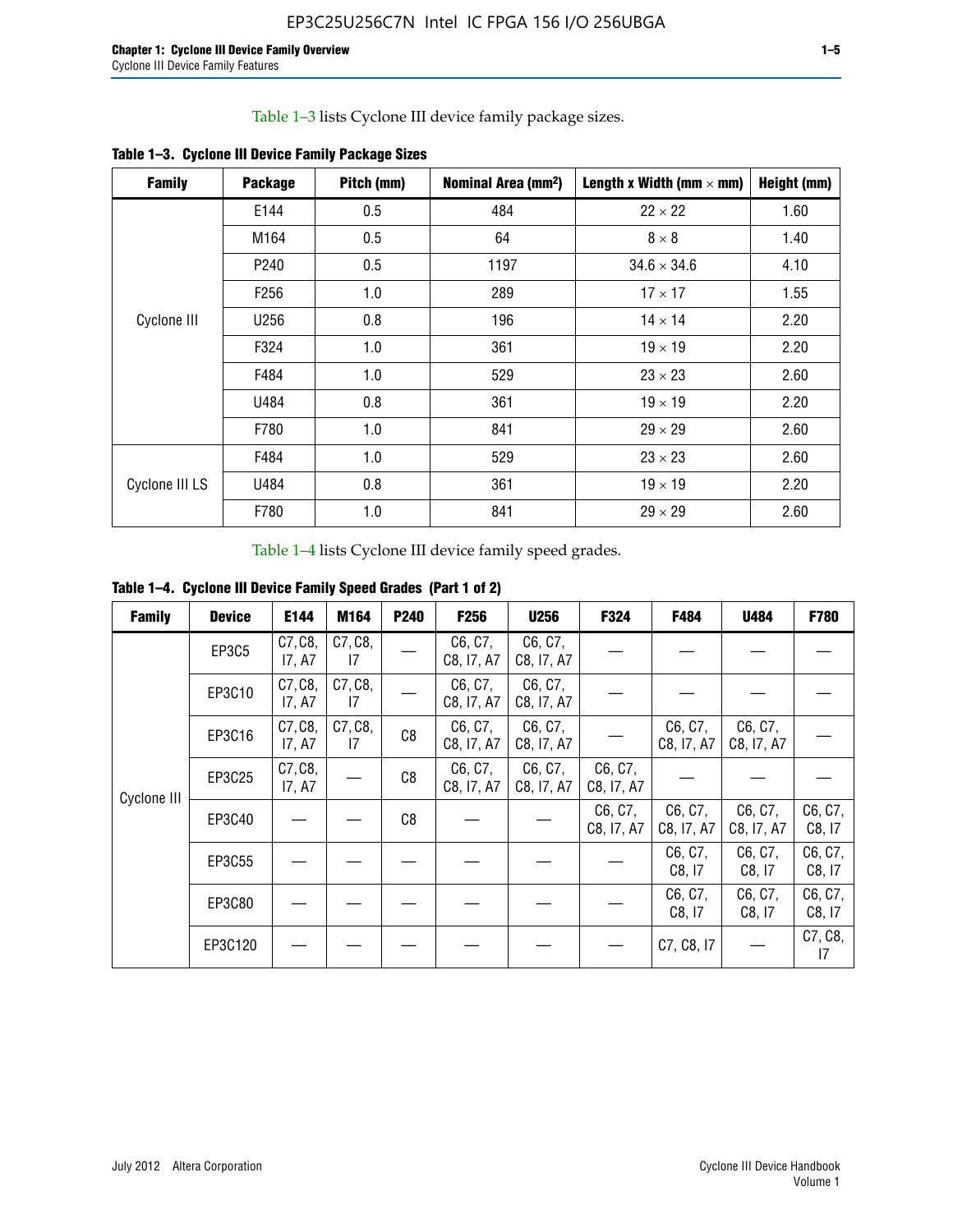|  |  | Table 1–4. Cyclone III Device Family Speed Grades (Part 2 of 2) |  |
|--|--|-----------------------------------------------------------------|--|
|--|--|-----------------------------------------------------------------|--|

| <b>Family</b> | <b>Device</b> | E144 | M164 | P240 | <b>F256</b> | <b>U256</b> | F324 | F484       | U484       | <b>F780</b> |
|---------------|---------------|------|------|------|-------------|-------------|------|------------|------------|-------------|
|               | EP3CLS70      |      |      |      |             |             |      | C7, C8, I7 | C7, C8, I7 | C7, C8,     |
| Cyclone III   | EP3CLS100     |      |      |      |             |             |      | C7, C8, I7 | C7, C8, I7 | C7, C8,     |
| LS.           | EP3CLS150     |      |      |      |             |             |      | C7, C8, I7 |            | C7, C8,     |
|               | EP3CLS200     |      |      |      |             |             |      | C7, C8, I7 |            | C7, C8,     |

Table 1–5 lists Cyclone III device family configuration schemes.

| TABLE 1-9. CYCLUIC III DEVICE FAILIIIY CUILILUM ALIUII SCIIEIIIES |                    |                       |  |  |  |
|-------------------------------------------------------------------|--------------------|-----------------------|--|--|--|
| <b>Configuration Scheme</b>                                       | <b>Cyclone III</b> | <b>Cyclone III LS</b> |  |  |  |
| Active serial (AS)                                                |                    |                       |  |  |  |
| Active parallel (AP)                                              |                    |                       |  |  |  |
| Passive serial (PS)                                               |                    |                       |  |  |  |
| Fast passive parallel (FPP)                                       |                    |                       |  |  |  |
| Joint Test Action Group (JTAG)                                    |                    |                       |  |  |  |

#### **Table 1–5. Cyclone III Device Family Configuration Schemes**

## **Cyclone III Device Family Architecture**

Cyclone III device family includes a customer-defined feature set that is optimized for portable applications and offers a wide range of density, memory, embedded multiplier, and I/O options. Cyclone III device family supports numerous external memory interfaces and I/O protocols that are common in high-volume applications. The Quartus II software features and parameterizable IP cores make it easier for you to use the Cyclone III device family interfaces and protocols.

The following sections provide an overview of the Cyclone III device family features.

#### **Logic Elements and Logic Array Blocks**

The logic array block (LAB) consists of 16 logic elements and a LAB-wide control block. An LE is the smallest unit of logic in the Cyclone III device family architecture. Each LE has four inputs, a four-input look-up table (LUT), a register, and output logic. The four-input LUT is a function generator that can implement any function with four variables.

f For more information about LEs and LABs, refer to the *[Logic Elements and Logic Array](http://www.altera.com/literature/hb/cyc3/cyc3_ciii51002.pdf)  [Blocks in the Cyclone III Device Family](http://www.altera.com/literature/hb/cyc3/cyc3_ciii51002.pdf)* chapter.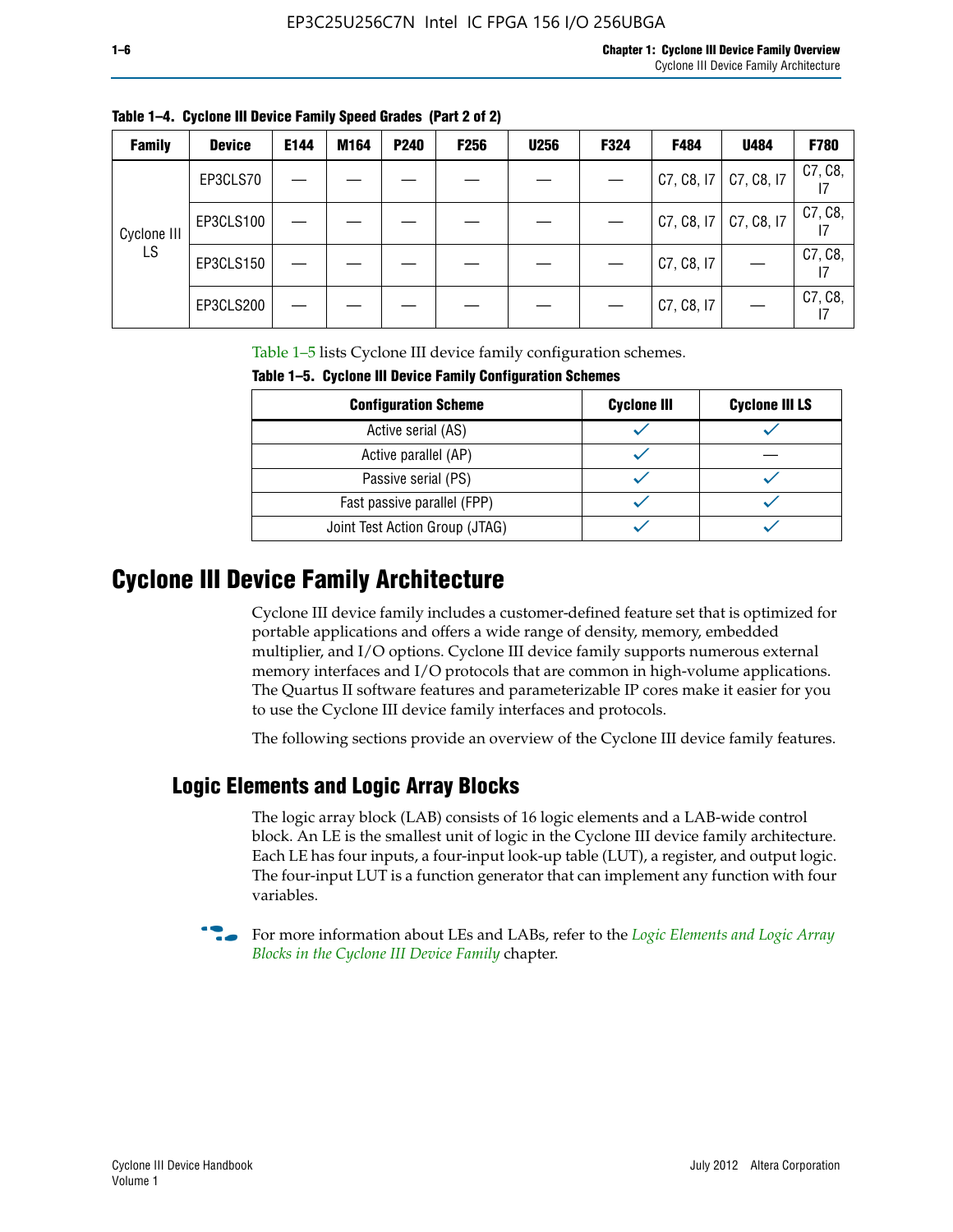#### **Memory Blocks**

Each M9K memory block of the Cyclone III device family provides nine Kbits of on-chip memory capable of operating at up to 315 MHz for Cyclone III devices and up to 274 MHz for Cyclone III LS devices. The embedded memory structure consists of M9K memory blocks columns that you can configure as RAM, first-in first-out (FIFO) buffers, or ROM. The Cyclone III device family memory blocks are optimized for applications such as high throughout packet processing, embedded processor program, and embedded data storage.

The Quartus II software allows you to take advantage of the M9K memory blocks by instantiating memory using a dedicated megafunction wizard or by inferring memory directly from the VHDL or Verilog source code.

M9K memory blocks support single-port, simple dual-port, and true dual-port operation modes. Single-port mode and simple dual-port mode are supported for all port widths with a configuration of  $\times1$ ,  $\times2$ ,  $\times4$ ,  $\times8$ ,  $\times9$ ,  $\times16$ ,  $\times18$ ,  $\times32$ , and  $\times36$ . True dual-port is supported in port widths with a configuration of  $\times$ 1,  $\times$ 2,  $\times$ 4,  $\times$ 8,  $\times$ 9,  $\times$ 16, and ×18.



**For more information about memory blocks, refer to the** *Memory Blocks in the Cyclone [III Device Family](http://www.altera.com/literature/hb/cyc3/cyc3_ciii51004.pdf)* chapter.

#### **Embedded Multipliers and Digital Signal Processing Support**

Cyclone III devices support up to 288 embedded multiplier blocks and Cyclone III LS devices support up to 396 embedded multiplier blocks. Each block supports one individual  $18 \times 18$ -bit multiplier or two individual  $9 \times 9$ -bit multipliers.

The Quartus II software includes megafunctions that are used to control the operation mode of the embedded multiplier blocks based on user parameter settings. Multipliers can also be inferred directly from the VHDL or Verilog source code. In addition to embedded multipliers, Cyclone III device family includes a combination of on-chip resources and external interfaces, making them ideal for increasing performance, reducing system cost, and lowering the power consumption of digital signal processing (DSP) systems. You can use Cyclone III device family alone or as DSP device co-processors to improve price-to-performance ratios of DSP systems.

The Cyclone III device family DSP system design support includes the following features:

- DSP IP cores:
	- Common DSP processing functions such as finite impulse response (FIR), fast Fourier transform (FFT), and numerically controlled oscillator (NCO) functions
	- Suites of common video and image processing functions
- Complete reference designs for end-market applications
- DSP Builder interface tool between the Quartus II software and the MathWorks Simulink and MATLAB design environments
- DSP development kits
- For more information about embedded multipliers and digital signal processing support, refer to the *[Embedded Multipliers in Cyclone III Devices](http://www.altera.com/literature/hb/cyc3/cyc3_ciii51005.pdf)* chapter.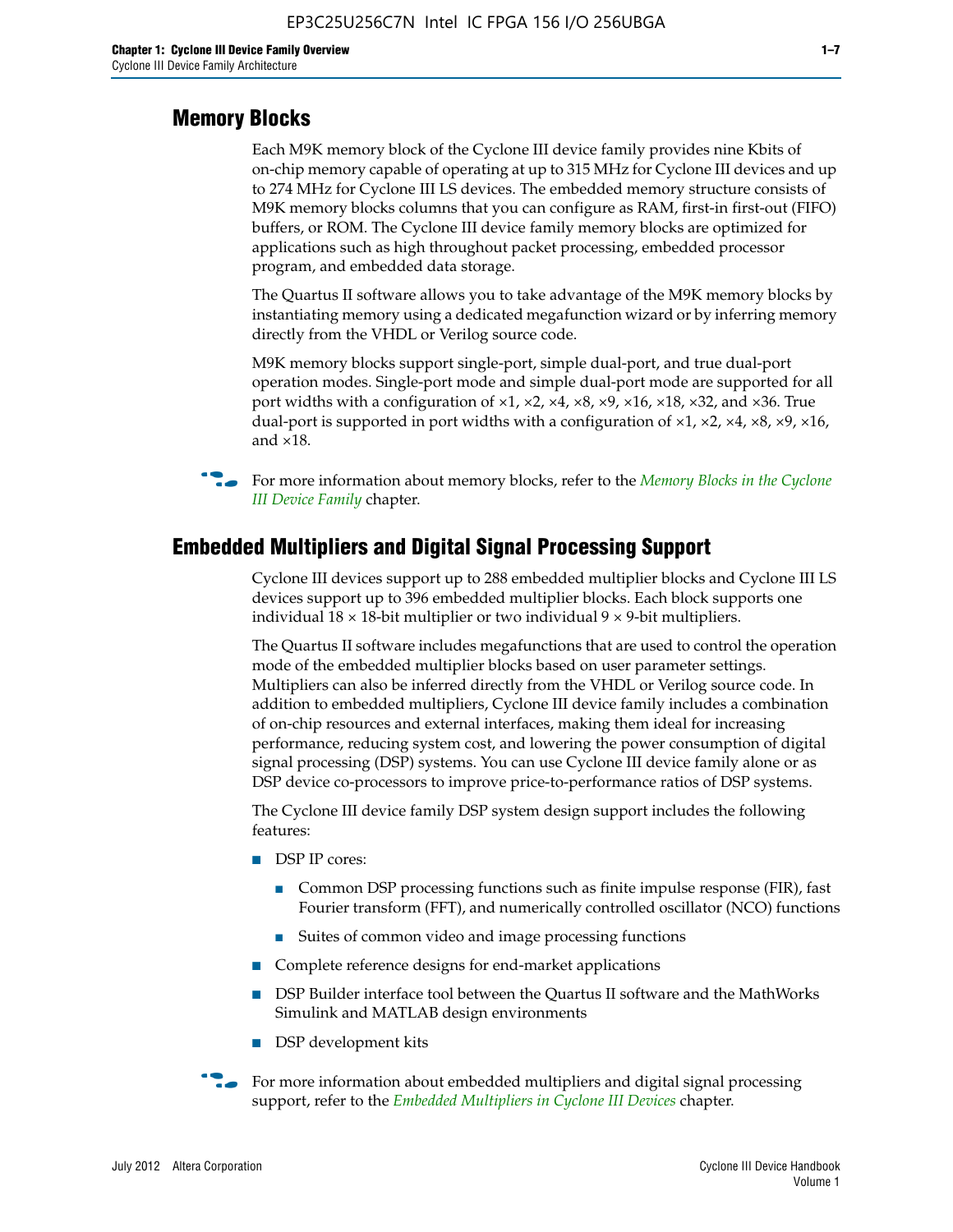#### **Clock Networks and PLLs**

Cyclone III device family includes 20 global clock networks. You can drive global clock signals from dedicated clock pins, dual-purpose clock pins, user logic, and PLLs. Cyclone III device family includes up to four PLLs with five outputs per PLL to provide robust clock management and synthesis. You can use PLLs for device clock management, external system clock management, and I/O interfaces.

You can dynamically reconfigure the Cyclone III device family PLLs to enable auto-calibration of external memory interfaces while the device is in operation. This feature enables the support of multiple input source frequencies and corresponding multiplication, division, and phase shift requirements. PLLs in Cyclone III device family may be cascaded to generate up to ten internal clocks and two external clocks on output pins from a single external clock source.

**For more PLL specifications and information, refer to the** *[Cyclone III Device Data Sheet](http://www.altera.com/literature/hb/cyc3/cyc3_ciii52001.pdf)***,** *[Cyclone III LS Device Data Sheet](http://www.altera.com/literature/hb/cyc3/cyc3_ciii52002.pdf)*, and *[Clock Networks and PLLs in the Cyclone III Device](http://www.altera.com/literature/hb/cyc3/cyc3_ciii51006.pdf)  [Family](http://www.altera.com/literature/hb/cyc3/cyc3_ciii51006.pdf)* chapters.

#### **I/O Features**

Cyclone III device family has eight I/O banks. All I/O banks support single-ended and differential I/O standards listed in Table 1–6.

| Type             | <b>I/O Standard</b>                                        |
|------------------|------------------------------------------------------------|
| Single-Ended I/O | LVTTL, LVCMOS, SSTL, HSTL, PCI, and PCI-X                  |
| Differential I/O | SSTL, HSTL, LVPECL, BLVDS, LVDS, mini-LVDS, RSDS, and PPDS |

**Table 1–6. Cyclone III Device Family I/O Standards Support** 

The Cyclone III device family I/O also supports programmable bus hold, programmable pull-up resistors, programmable delay, programmable drive strength, programmable slew-rate control to optimize signal integrity, and hot socketing. Cyclone III device family supports calibrated on-chip series termination ( $R_S$  OCT) or driver impedance matching (Rs) for single-ended I/O standards, with one OCT calibration block per side.

For more information, refer to the *[I/O Features in the Cyclone III Device Family](http://www.altera.com/literature/hb/cyc3/cyc3_ciii51007.pdf)* chapter.

#### **High-Speed Differential Interfaces**

Cyclone III device family supports high-speed differential interfaces such as BLVDS, LVDS, mini-LVDS, RSDS, and PPDS. These high-speed I/O standards in Cyclone III device family provide high data throughput using a relatively small number of I/O pins and are ideal for low-cost applications. Dedicated differential output drivers on the left and right I/O banks can send data rates at up to 875 Mbps for Cyclone III devices and up to 740 Mbps for Cyclone III LS devices, without the need for external resistors. This saves board space or simplifies PCB routing. Top and bottom I/O banks support differential transmission (with the addition of an external resistor network) data rates at up to 640 Mbps for both Cyclone III and Cyclone III LS devices.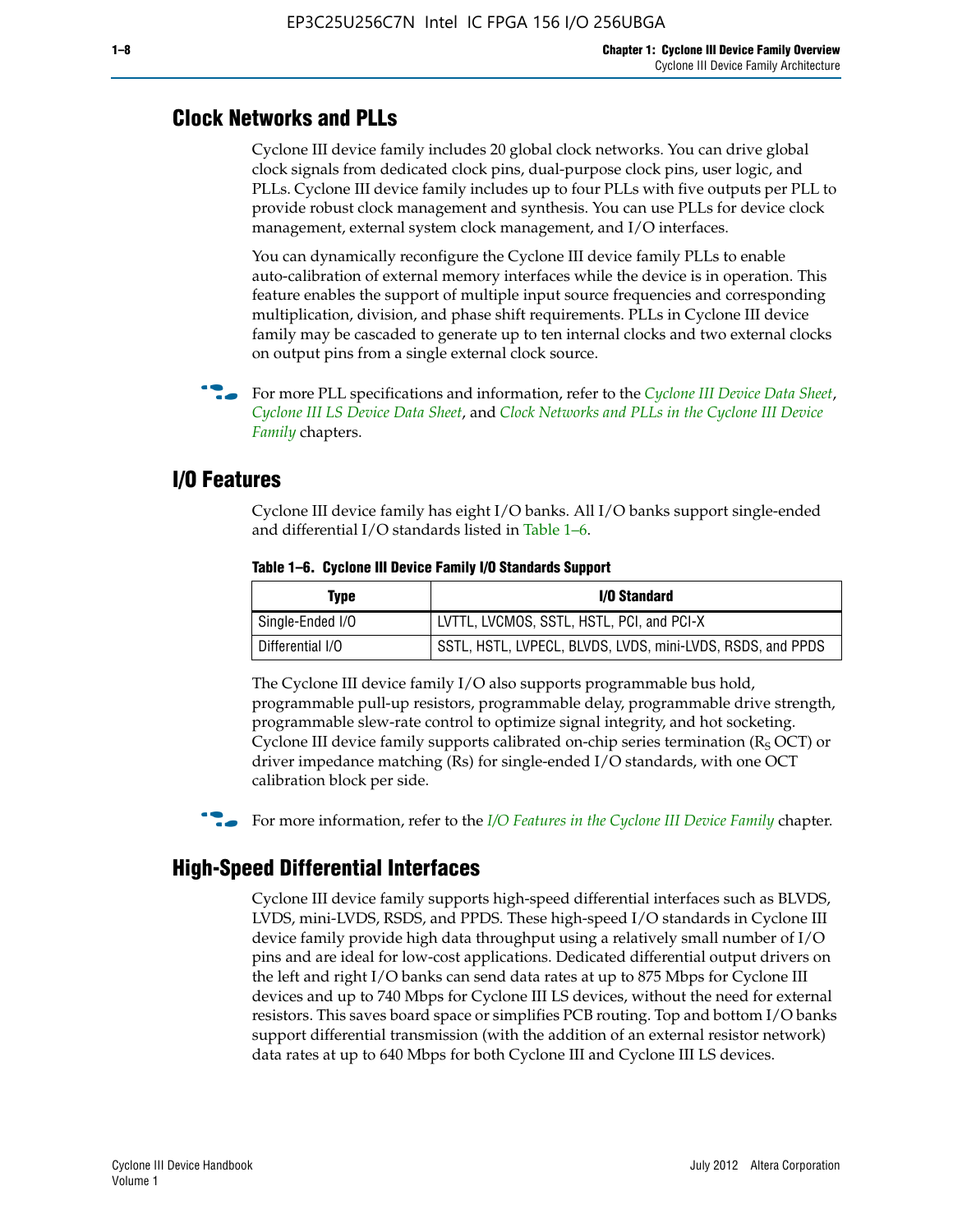**For more information, refer to the** *High-Speed Differential Interfaces in the Cyclone III* $\overline{a}$ *[Device Family](http://www.altera.com/literature/hb/cyc3/cyc3_ciii51008.pdf)* chapter.

#### **Auto-Calibrating External Memory Interfaces**

Cyclone III device family supports common memory types such as DDR, DDR2, SDR SDRAM, and QDRII SRAM. DDR2 SDRAM memory interfaces support data rates up to 400 Mbps for Cyclone III devices and 333 Mbps for Cyclone III LS devices. Memory interfaces are supported on all sides of Cyclone III device family. Cyclone III device family has the OCT, DDR output registers, and 8-to-36-bit programmable DQ group widths features to enable rapid and robust implementation of different memory standards.

An auto-calibrating megafunction is available in the Quartus II software for DDR and QDR memory interface PHYs. This megafunction is optimized to take advantage of the Cyclone III device family I/O structure, simplify timing closure requirements, and take advantage of the Cyclone III device family PLL dynamic reconfiguration feature to calibrate PVT changes.

**For more information, refer to the** *External Memory Interfaces in the Cyclone III Device [Family](http://www.altera.com/literature/hb/cyc3/cyc3_ciii51009.pdf)* chapter.

#### **Support for Industry-Standard Embedded Processors**

To quickly and easily create system-level designs using Cyclone III device family, you can select among the ×32-bit soft processor cores: Freescale®V1 Coldfire, ARM® Cortex M1, or Altera Nios® II, along with a library of 50 other IP blocks when using the system-on-a-programmable-chip (SOPC) Builder tool. SOPC Builder is an Altera Quartus II design tool that facilitates system-integration of IP blocks in an FPGA design. The SOPC Builder automatically generates interconnect logic and creates a testbench to verify functionality, saving valuable design time.

Cyclone III device family expands the peripheral set, memory, I/O, or performance of legacy embedded processors. Single or multiple Nios II embedded processors are designed into Cyclone III device family to provide additional co-processing power, or even replace legacy embedded processors in your system. Using the Cyclone III device family and Nios II together provide low-cost, high-performance embedded processing solutions, which in turn allow you to extend the life cycle of your product and improve time-to-market over standard product solutions.

 $\mathbb{I}$  Separate licensing of the Freescale and ARM embedded processors are required.

#### **Hot Socketing and Power-On-Reset**

Cyclone III device family features hot socketing (also known as hot plug-in or hot swap) and power sequencing support without the use of external devices. You can insert or remove a board populated with one or more Cyclone III device family during a system operation without causing undesirable effects to the running system bus or the board that was inserted into the system.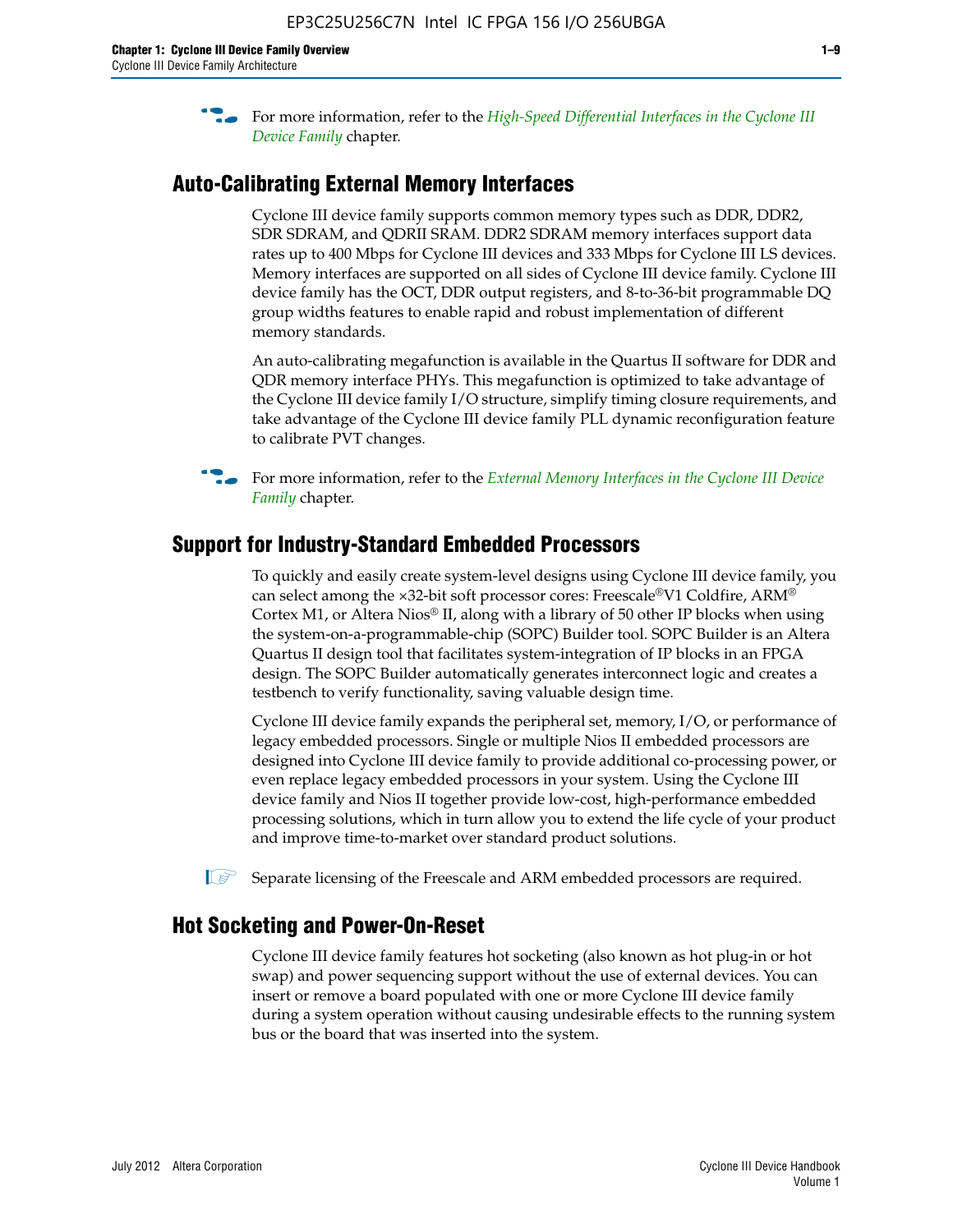The hot socketing feature allows you to use FPGAs on PCBs that also contain a mixture of 3.3-V, 2.5-V, 1.8-V, 1.5-V, and 1.2-V devices. The Cyclone III device family hot socketing feature eliminates power-up sequence requirements for other devices on the board for proper FPGA operation.

For more information about hot socketing and power-on-reset, refer to the *[Hot-Socketing and Power-on Reset in the Cyclone III Device Family](http://www.altera.com/literature/hb/cyc3/cyc3_ciii51011.pdf)* chapter.

#### **SEU Mitigation**

Cyclone III LS devices offer built-in error detection circuitry to detect data corruption due to soft errors in the CRAM cells. This feature allows CRAM contents to be read and verified to match a configuration-computed CRC value. The Quartus II software activates the built-in 32-bit CRC checker, which is part of the Cyclone III LS device.

**For more information about SEU mitigation, refer to the** *SEU Mitigation in the [Cyclone III Device Family](http://www.altera.com/literature/hb/cyc3/cyc3_ciii51013.pdf)* chapter.

#### **JTAG Boundary Scan Testing**

Cyclone III device family supports the JTAG IEEE Std. 1149.1 specification. The boundary-scan test (BST) architecture offers the capability to test pin connections without using physical test probes and captures functional data while a device is operating normally. Boundary-scan cells in the Cyclone III device family can force signals onto pins or capture data from pins or from logic array signals. Forced test data is serially shifted into the boundary-scan cells. Captured data is serially shifted out and externally compared to expected results. In addition to BST, you can use the IEEE Std. 1149.1 controller for the Cyclone III LS device in-circuit reconfiguration (ICR).

**f f**or more information about JTAG boundary scan testing, refer to the *IEEE* 1149.1 *[\(JTAG\) Boundary-Scan Testing for the Cyclone III Device Family](http://www.altera.com/literature/hb/cyc3/cyc3_ciii51014.pdf)* chapter.

#### **Quartus II Software Support**

The Quartus II software is the leading design software for performance and productivity. It is the only complete design solution for CPLDs, FPGAs, and ASICs in the industry. The Quartus II software includes an integrated development environment to accelerate system-level design and seamless integration with leading third-party software tools and flows.

The Cyclone III LS devices provide both physical and functional separation between security critical design partitions. Cyclone III LS devices offer isolation between design partitions. This ensures that device errors do not propagate from one partition to another, whether unintentional or intentional. The Quartus II software design separation flow facilitates the creation of separation regions in Cyclone III LS devices by tightly controlling the routing in and between the LogicLock regions. For ease of use, the separation flow integrates in the existing incremental compilation flow.

f For more information about the Quartus II software features, refer to the *[Quartus II](http://www.altera.com/literature/hb/qts/quartusii_handbook.pdf)  [Handbook](http://www.altera.com/literature/hb/qts/quartusii_handbook.pdf)*.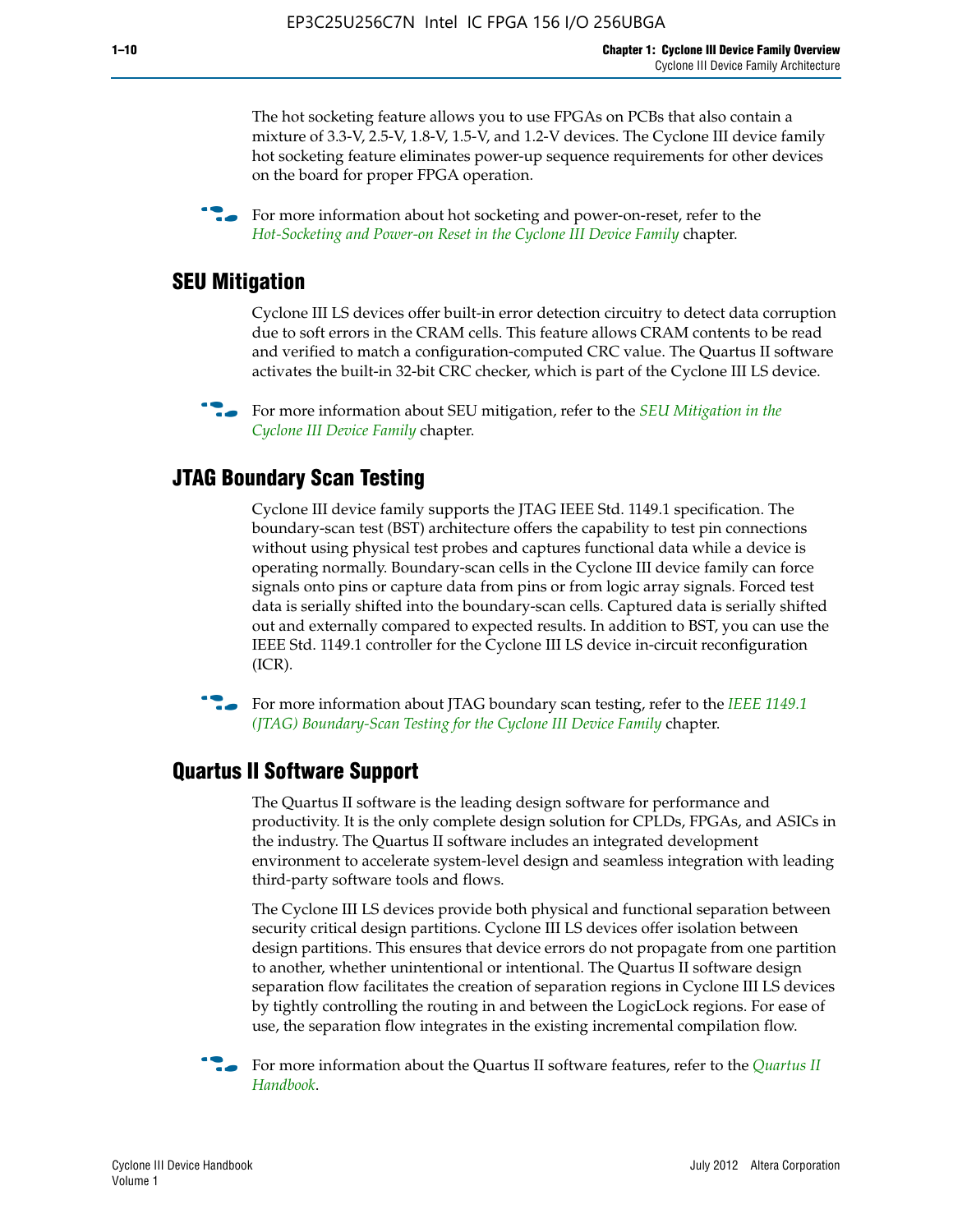### **Configuration**

Cyclone III device family uses SRAM cells to store configuration data. Configuration data is downloaded to Cyclone III device family each time the device powers up. Low-cost configuration options include the Altera EPCS family serial flash devices as well as commodity parallel flash configuration options. These options provide the flexibility for general-purpose applications and the ability to meet specific configuration and wake-up time requirements of the applications. Cyclone III device family supports the AS, PS, FPP, and JTAG configuration schemes. The AP configuration scheme is only supported in Cyclone III devices.



f For more information about configuration, refer to the *[Configuration, Design Security,](http://www.altera.com/literature/hb/cyc3/cyc3_ciii51016.pdf)  [and Remote System Upgrades in the Cyclone III Device Family](http://www.altera.com/literature/hb/cyc3/cyc3_ciii51016.pdf)* chapter.

#### **Remote System Upgrades**

Cyclone III device family offers remote system upgrade without an external controller. The remote system upgrade capability in Cyclone III device family allows system upgrades from a remote location. Soft logic (either the Nios II embedded processor or user logic) implemented in Cyclone III device family can download a new configuration image from a remote location, store it in configuration memory, and direct the dedicated remote system upgrade circuitry to start a reconfiguration cycle. The dedicated circuitry performs error detection during and after the configuration process, and can recover from an error condition by reverting to a safe configuration image. The dedicated circuitry also provides error status information. Cyclone III devices support remote system upgrade in the AS and AP configuration scheme. Cyclone III LS devices support remote system upgrade in the AS configuration scheme only.

**For more information, refer to the** *Configuration*, Design Security, and Remote System *[Upgrades in the Cyclone III Device Family](http://www.altera.com/literature/hb/cyc3/cyc3_ciii51016.pdf)* chapter.

#### **Design Security (Cyclone III LS Devices Only)**

Cyclone III LS devices offer design security features which play a vital role in the large and critical designs in the competitive military and commercial environments. Equipped with the configuration bit stream encryption and anti-tamper features, Cyclone III LS devices protect your designs from copying, reverse engineering and tampering. The configuration security of Cyclone III LS devices uses AES with 256-bit security key.

f For more information, refer to the *[Configuration, Design Security, and Remote System](http://www.altera.com/literature/hb/cyc3/cyc3_ciii51016.pdf)  [Upgrades in Cyclone III Device Family](http://www.altera.com/literature/hb/cyc3/cyc3_ciii51016.pdf)* chapter.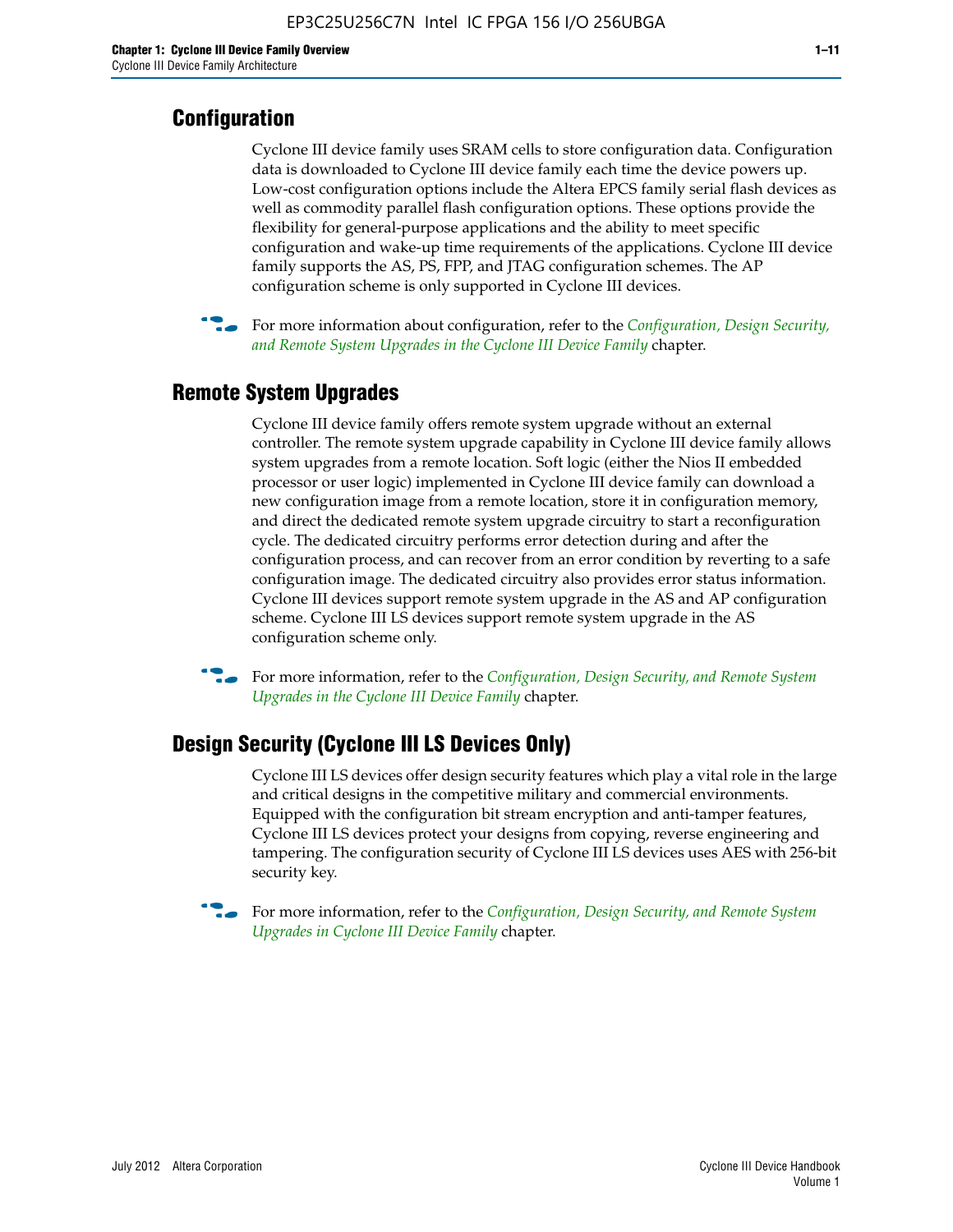## **Reference and Ordering Information**

Figure 1–1 and Figure 1–2 show the ordering codes for Cyclone III and Cyclone III LS devices.







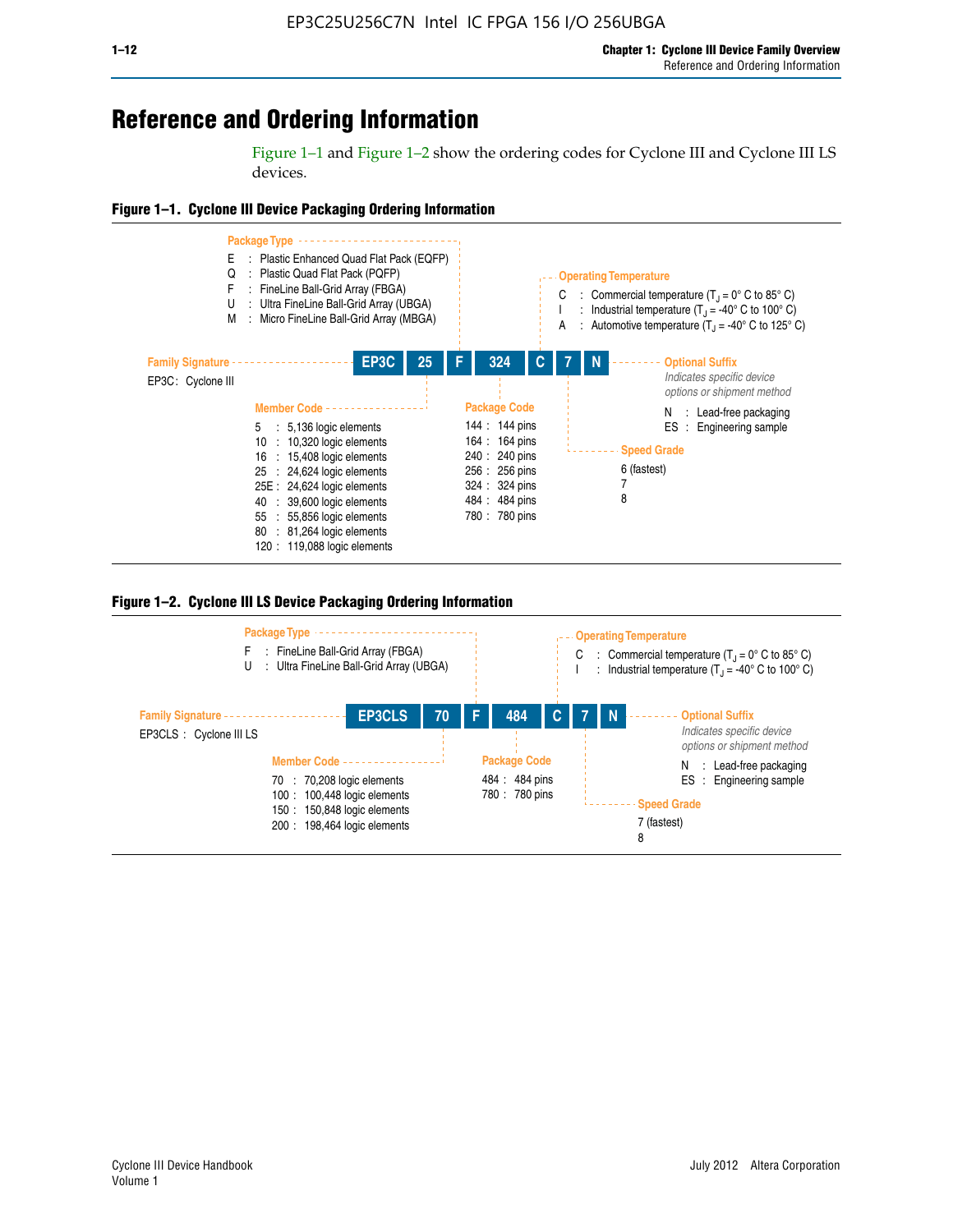# **Document Revision History**

Table 1–7 lists the revision history for this document.

| Table 1-7. Document Revision History |
|--------------------------------------|
|--------------------------------------|

| <b>Date</b>      | <b>Version</b> | <b>Changes</b>                                                                                                                                                                                                                                                                                                                                                                          |
|------------------|----------------|-----------------------------------------------------------------------------------------------------------------------------------------------------------------------------------------------------------------------------------------------------------------------------------------------------------------------------------------------------------------------------------------|
| <b>July 2012</b> | 2.4            | Updated 484 pin package code in Figure 1-1.                                                                                                                                                                                                                                                                                                                                             |
|                  |                | Updated Table $1-1$ and Table $1-2$ .                                                                                                                                                                                                                                                                                                                                                   |
| December 2011    | 2.3            | ■ Updated Figure $1-1$ and Figure $1-2$ .                                                                                                                                                                                                                                                                                                                                               |
|                  |                | Updated hyperlinks.                                                                                                                                                                                                                                                                                                                                                                     |
|                  |                | Minor text edits.                                                                                                                                                                                                                                                                                                                                                                       |
| December 2009    | 2.2            | Minor text edits.                                                                                                                                                                                                                                                                                                                                                                       |
| <b>July 2009</b> | 2.1            | Minor edit to the hyperlinks.                                                                                                                                                                                                                                                                                                                                                           |
|                  |                | $\blacksquare$ Added Table 1-5.                                                                                                                                                                                                                                                                                                                                                         |
|                  |                | Updated Table $1-1$ , Table $1-2$ , Table $1-3$ , and Table $1-4$ .                                                                                                                                                                                                                                                                                                                     |
| <b>June 2009</b> | 2.0            | • Updated "Introduction", "Cyclone III Device Family Architecture", "Embedded Multipliers<br>and Digital Signal Processing Support ", "Clock Networks and PLLs ", "I/O Features ",<br>"High-Speed Differential Interfaces ", "Auto-Calibrating External Memory Interfaces",<br>"Quartus II Software Support", "Configuration ", and "Design Security (Cyclone III LS<br>Devices Only)". |
|                  |                | Removed "Referenced Document" section.                                                                                                                                                                                                                                                                                                                                                  |
|                  |                | <b>Updated "Increased System Integration" section.</b>                                                                                                                                                                                                                                                                                                                                  |
| October 2008     | 1.3            | Updated "Memory Blocks" section.                                                                                                                                                                                                                                                                                                                                                        |
|                  |                | • Updated chapter to new template.                                                                                                                                                                                                                                                                                                                                                      |
|                  |                | Added 164-pin Micro FineLine Ball-Grid Array (MBGA) details to Table 1-2, Table 1-3 and<br>Table 1-4.                                                                                                                                                                                                                                                                                   |
| May 2008         | 1.2            | $\blacksquare$ Updated Figure 1-2 with automotive temperature information.                                                                                                                                                                                                                                                                                                              |
|                  |                | ■ Updated "Increased System Integration" section, Table 1–6, and "High-Speed Differential<br>Interfaces" section with BLVDS information.                                                                                                                                                                                                                                                |
|                  |                | Removed the text "Spansion" in "Increased System.                                                                                                                                                                                                                                                                                                                                       |
|                  |                | Integration" and "Configuration" sections.                                                                                                                                                                                                                                                                                                                                              |
|                  |                | Removed trademark symbol from "MultiTrack" in "MultiTrack Interconnect".                                                                                                                                                                                                                                                                                                                |
| <b>July 2007</b> | 1.1            | Removed registered trademark symbol from "Simulink" and "MATLAB" from "Embedded<br>Multipliers and Digital.                                                                                                                                                                                                                                                                             |
|                  |                | Signal Processing Support" section.                                                                                                                                                                                                                                                                                                                                                     |
|                  |                | Added chapter TOC and "Referenced Documents" section.                                                                                                                                                                                                                                                                                                                                   |
| March 2007       | 1.0            | Initial release.                                                                                                                                                                                                                                                                                                                                                                        |